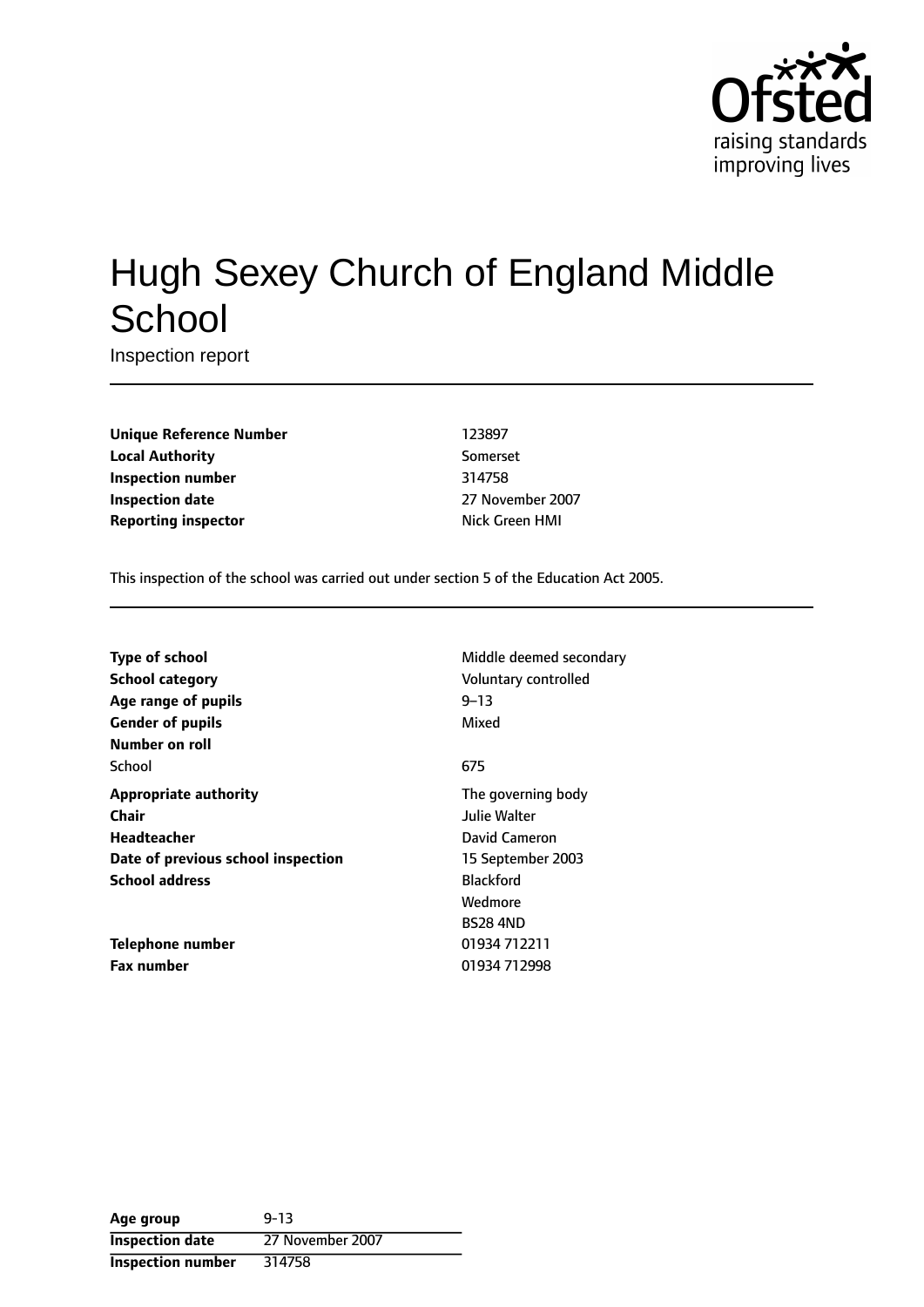© Crown copyright 2007

.

#### Website: www.ofsted.gov.uk

This document may be reproduced in whole or in part for non-commercial educational purposes, provided that the information quoted is reproduced without adaptation and the source and date of publication are stated.

Further copies of this report are obtainable from the school. Under the Education Act 2005, the school must provide a copy of this report free of charge to certain categories of people. A charge not exceeding the full cost of reproduction may be made for any other copies supplied.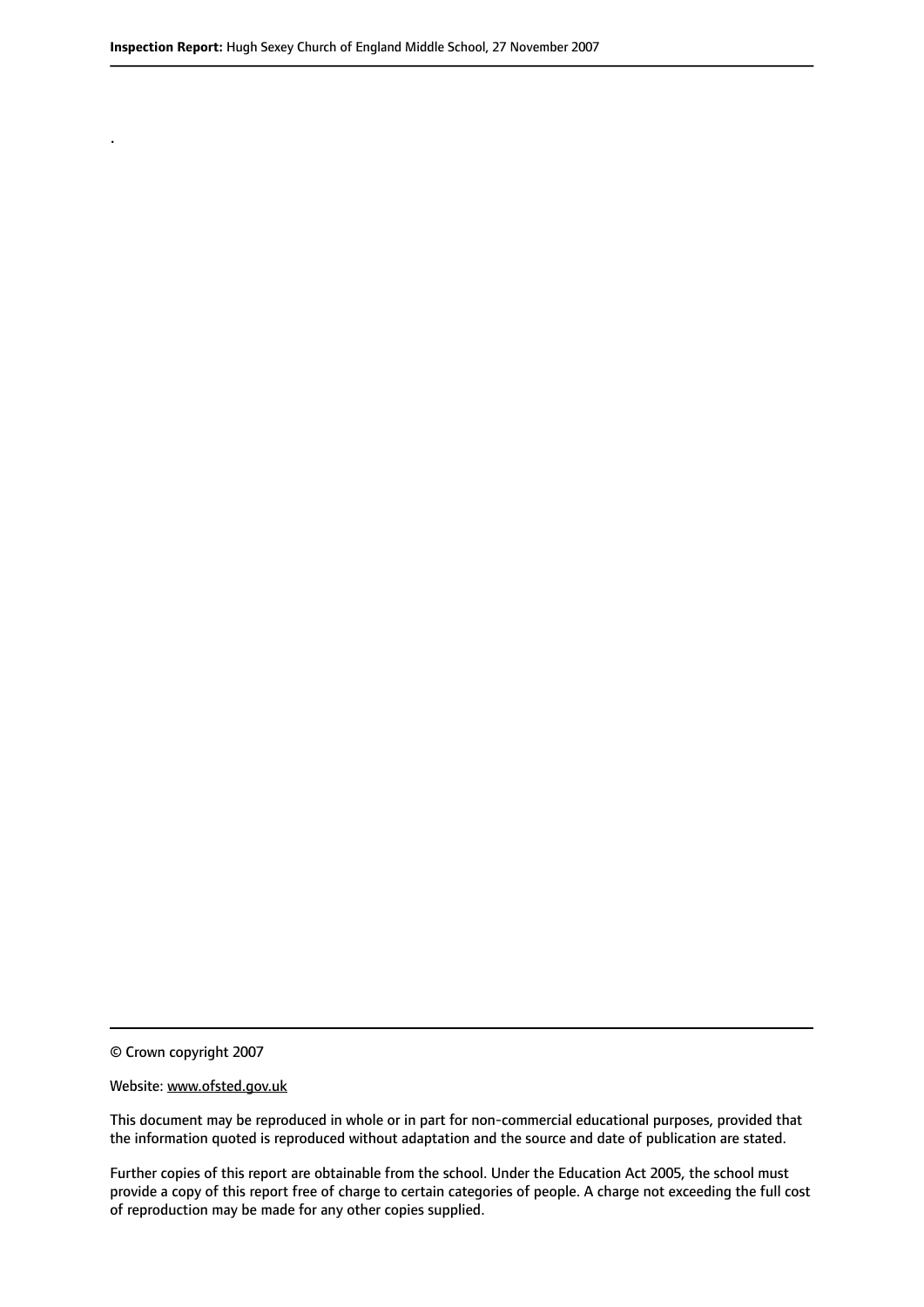## **Introduction**

The inspection was carried out by one of Her Majesty's Inspectors. The inspector evaluated the overall effectiveness of the school and investigated the following issues: students' achievement and standards, their personal development and well-being, and the effectiveness of leadership and management, gathering evidence from assessment data, discussions with students and staff and observation of lessons. Other aspects of the school's work were not investigated in detail, but the inspector found no evidence to suggest that the school's own assessments, as given its self-evaluation, were not justified, and these have been included where appropriate in this report.

#### **Description of the school**

The school is a larger than average middle school and serves a wide rural area. It works in close association with the other schools in the Cheddar Valley. Most students are of White British heritage; around 3% are from other minority ethnic backgrounds. Most students come from generally advantaged socio-economic areas. The percentage of students entitled to free school meals is well below average. The percentage of students with learning difficulties and/or disabilities and those with a formal statement of special educational need is around half the national average. Students' attainment on entry to the school is broadly average. The school has received numerous awards including the School Achievement Award, the Basic Skills Quality Mark, the Sports Mark, the Healthy Schools Award and Education Business Partnership Awards.

#### **Key for inspection grades**

| Outstanding  |
|--------------|
| Good         |
| Satisfactory |
| Inadequate   |
|              |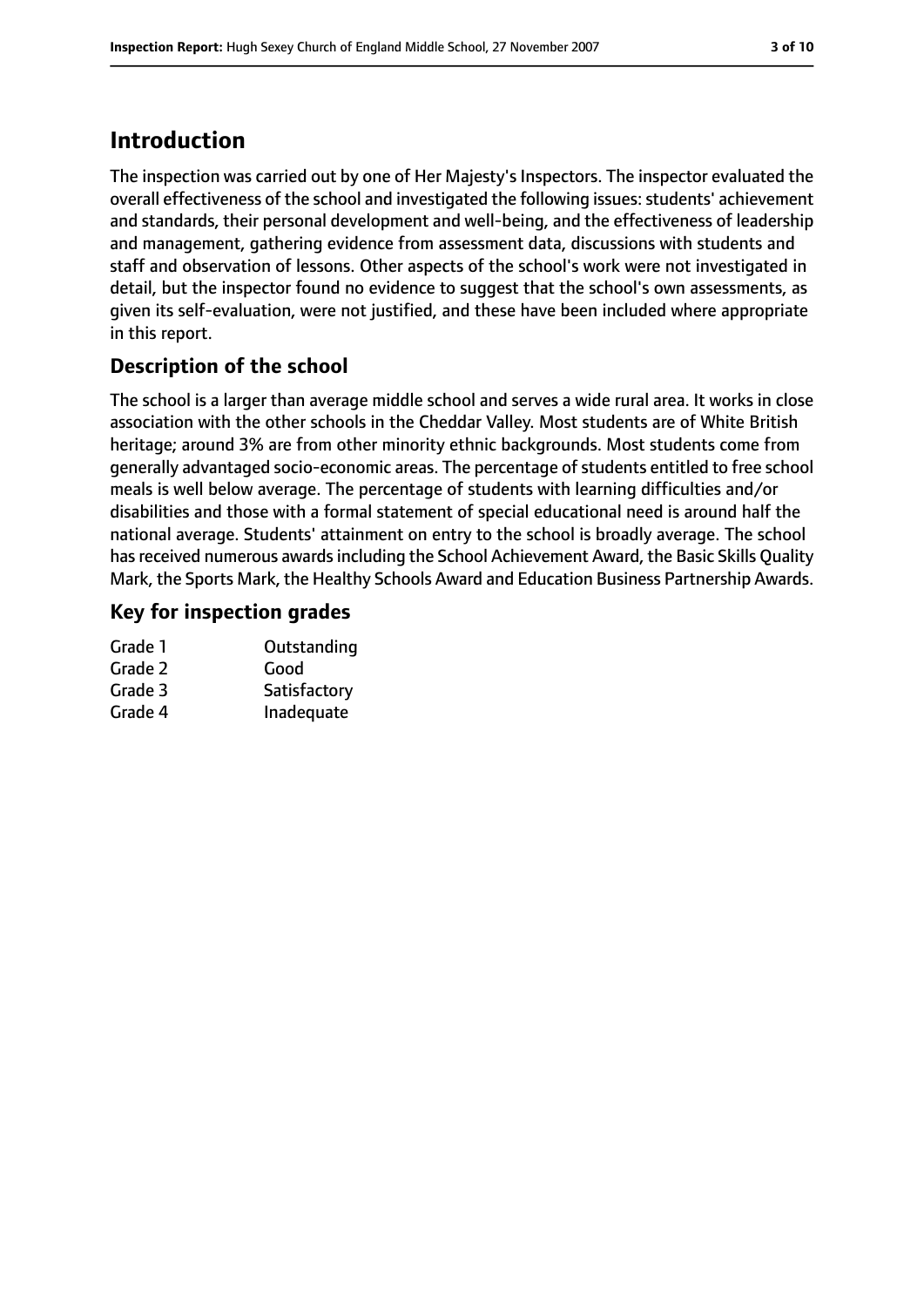#### **Overall effectiveness of the school**

#### **Grade: 1**

When asked to sum up the school in a word or short sentence students said to the inspector, 'brilliant', 'a happy school', 'great for learning', 'friendly and safe', 'cool', but the most frequent comment was that the school was 'one big family'. These accolades only begin to describe what makes Hugh Sexey the outstanding inclusive school that it is, where students' achievement and their personal development and well-being are outstanding. Parents justifiably have great confidence in the school; one rightly described it as being a place where 'children are treated as individuals and are encouraged to do the best they can'. Underpinning the school's success is outstanding leadership and management, driven by the clear vision and direction of the headteacher and leadership team. This is focused firmly on raising achievement by improving the curriculum and teaching, and enabling students to thrive in a stimulating, safe and caring environment.

Students' standards at the end of Year 6 have been above average for several years. In relation to their level of attainment on entry, students make significant progress and at the end of their first two years in the school, their achievement is good. No groups of students underperform, although standards attained this year in mathematics were lower than in English and science, particularly for middle ability girls. Students continue to make rapid progress and standards attained in the Year 8 optional national tests this year were consistently well above average in most subjects and exceptionally high in mathematics. Students' current standards are of a similar level. Based on students' starting points when they enter the school, most groups of students' progress and achievement are outstanding by the time they leave. Students with learning difficulties and/or disabilities and the most gifted and talented are given well matched support and challenge to enable them to reach their potential. As one student said to the inspector, 'I like the school because it challenges you and makes you improve.'

A great strength of the school is the way it effectively promotes students' personal development and well-being. This is firmly underpinned by the school's emphasis on Christian values which are reflected in the students' outstanding spiritual, moral, social and cultural development. Students make an outstanding contribution to the school community by taking advantage of the extensive opportunities that are available for them to take responsibility. Through the school council, students have initiated improvements in school meals to provide healthier food. Most take advantage of the excellent choices they are offered in the school's Taste Bud Cafe. A high proportion of students engage enthusiastically in physical exercise and sport and they are proud of the many sporting trophies the school holds. Students' roles as form representatives, peer mediators, buddies to Year 5 students, library monitors, school gardeners, stage crews and school newspaper producers build self-confidence and a sense of initiative in students that is palpable. They participate in 'The Children's Parliament' national competition where they speak on global issues, world poverty and ecology. Every week, different students lead acts of Collective Worship on these and other topics. The recent introduction of the 'Learning to Lead' programme is giving students an even more active role in the running of the school.

Students' contributions to the wider community are also extensive; students decide the recipients of the school's charity fund raising and have established links with schools in Bristol and Coventry. They perform music and drama in local villages and are involved in church and community events. They exhibit strong financial, enterprise and workplace skills as a result of the many business and enterprise activities they are involved in. Students are emphatic about how safe they feel in school, and have great confidence in staff and the Year 8 peer mediators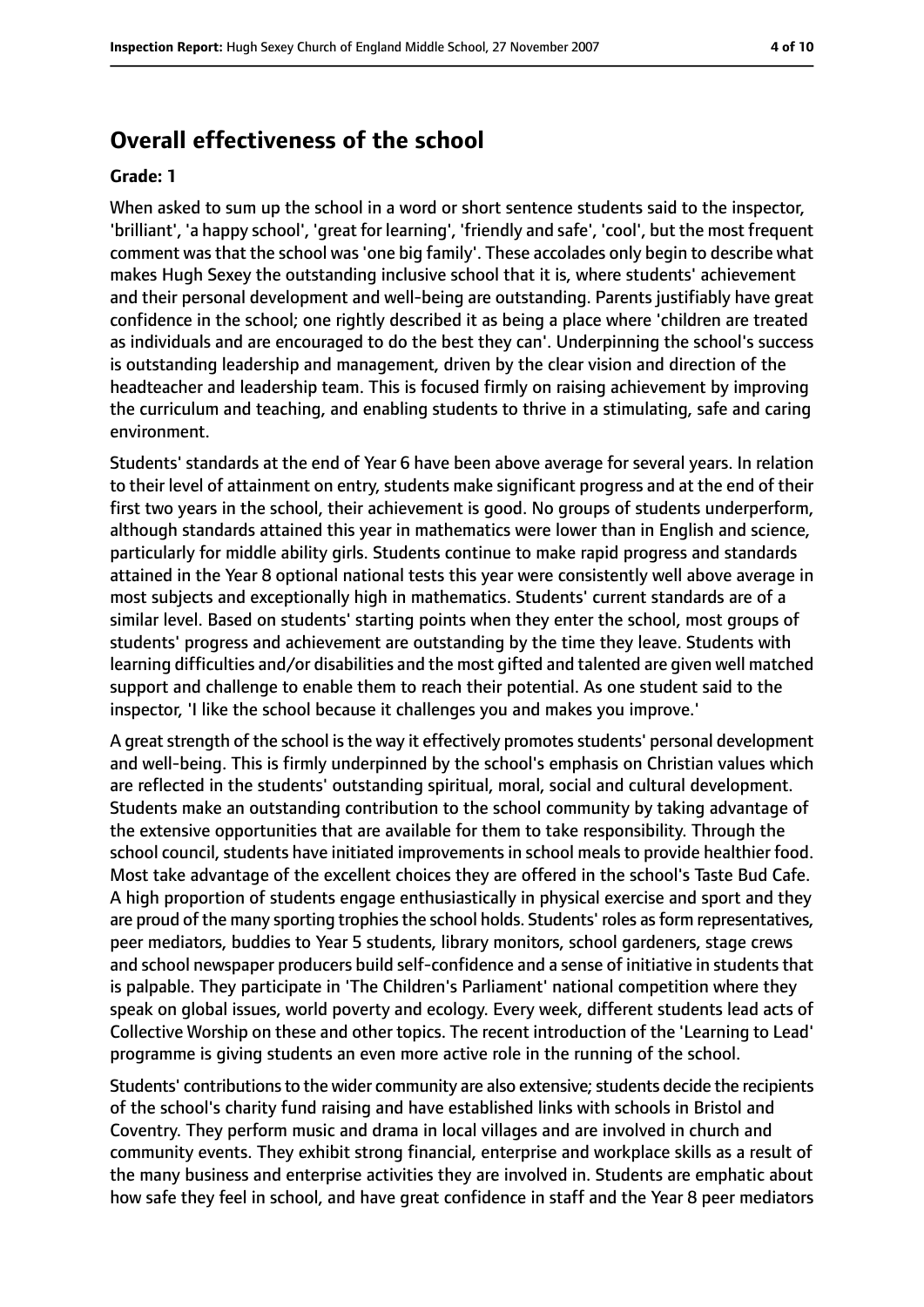to help them resolve any issues when they occur. Bullying and racist incidents are extremely rare. Attitudes to learning are very positive and behaviour in classrooms and around school is exemplary. Students' trust and respect for each other is demonstrated by their security in leaving their belongings in desks and in cloakrooms. Few incidents of interference or theft exemplify the strong sense of social cohesion in the school. Students of all ages enjoy school immensely and are proud to belong to the school's 'family' community. As a result, their attendance is significantly better than that of most schools and the number of students excluded from school is very low. This effective development of personal qualities and the acquisition of excellent basic skills prepare students to be successful, responsible and caring young citizens.

The good and often outstanding teaching and learning provided by the school staff play a major role in ensuring students enjoy and achieve so much. As one student said, 'They make learning interesting and fun.' Teachers plan thoroughly and share the well-considered learning objectives of lessons fully with students. A variety of interesting tasks keeps students working at a lively pace. Teachers provide articulate explanations and use skilful questioning to check and develop students' knowledge and understanding. In most lessons, students are active and in the best they are encouraged to work independently for significant periods of time. Teaching assistants are deployed well and provide effective support. The use of assessment to inform learning is evident in most lessons and students are regularly told how well they are doing and given clear guidance on how to improve their work. The highly effective features of the best lessons are developing rapidly across all subjects but have yet to be embedded consistently in all lessons. However, the school's rigorous monitoring and assessment system ensures any underperformance is identified early and suitable intervention is provided to help students meet the challenging targets they are set.

Students are well served by the school's outstanding curriculum, which is carefully planned to complement the curriculum in the first schools from which the students come and the upper school to which they subsequently go. It is broad, well planned, and very successful in meeting the needs and interests of all students, as well as national requirements. Attainment data are used very well to inform the curriculum structure and student groupings. For example, students whose literacy and numeracy skills are below average are given additional support in smaller classes. Constant review and expansion of the curriculum ensure it reflects contemporary developments and good practice. Beneficial partnerships have been established with local schools to enhance the curriculum in English and mathematics in Years 5 and 6. The comprehensive programme of work-related learning activities and contributions from outside speakers prepare students very well for future employment. They are very positive about the extensive enrichment and extended learning activities that the school offers them. The exceptionally wide-ranging choice of lunchtime and after-school activities caters for all needs: a steel drum band, a computer club, textile workshops, basket ball practice, Spanish club, a peace poster competition; the list is extensive. As one student said, 'There are so many things to enjoy.'

All staff show high levels of commitment to students' care, guidance and support. The needs of individual students are responded to effectively through a range of provision. Vulnerable students are supported very well through personalised programmes. Those at risk of disengaging with school are identified early and effective measures taken to ensure their commitment and progress. The recent establishment of the Focus Centre to nurture small groups of students with social and emotional needs is enhancing this support. The school's pastoral systems provide a supportive family environment that all students recognise and value. As one student said of the school staff, 'They are very caring and listen to students' problems.' Academic progress is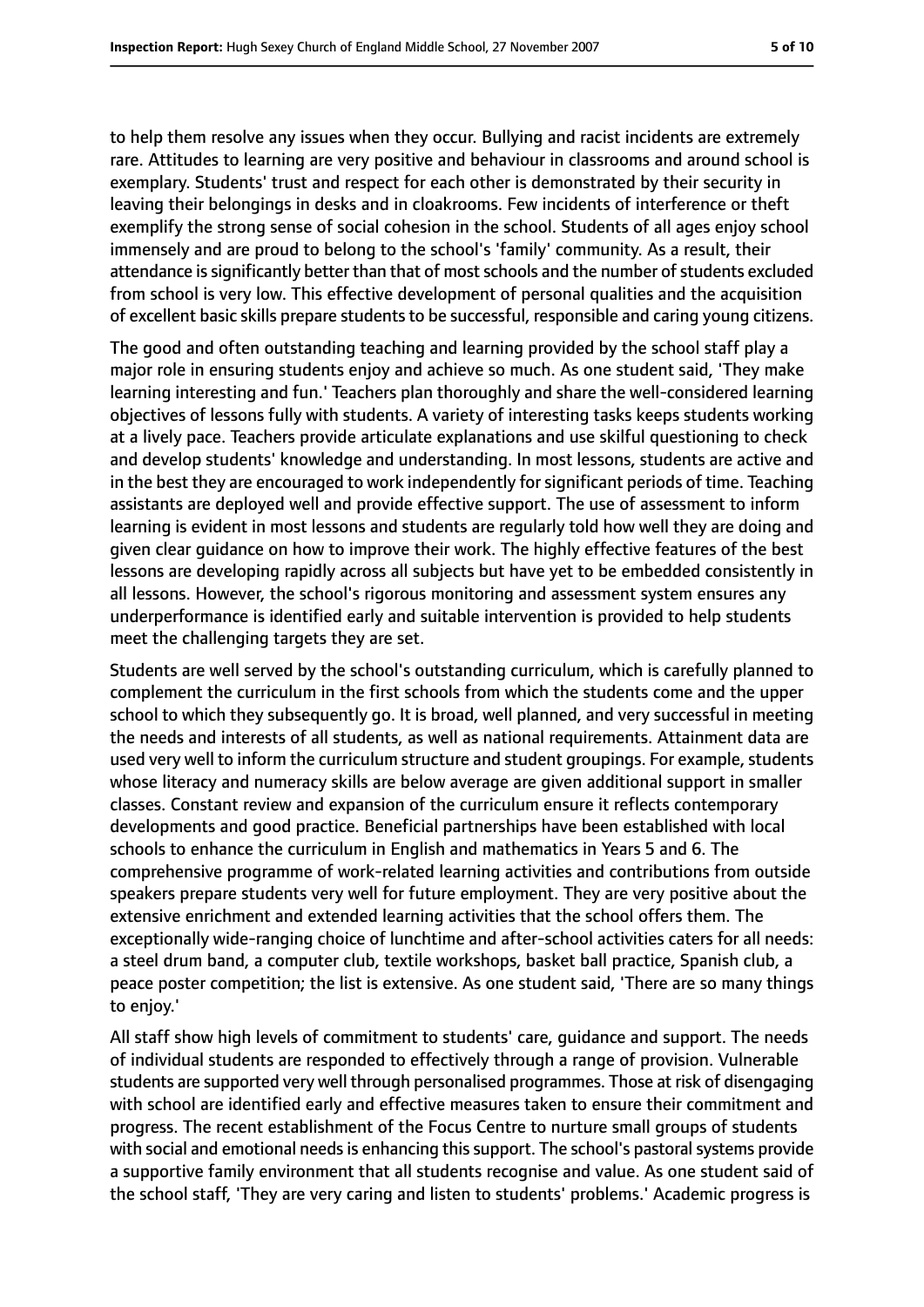monitored very well and students' targets are regularly reviewed and discussed with them. Child protection requirements and procedures are fully in place and the safeguarding of students is robust. Strong links have been established with parents and outside agencies to support the school's work and promote students' well-being. The students' adoption of healthy lifestyles, their excellent behaviour, the high level of participation in activities and their achievement are testament to the outstanding care, guidance and support they receive.

The headteacher and leadership team are not complacent about the outstanding quality of education provided by the school and are continually striving to improve its performance. Self-evaluation is highly effective and accurate. Systematic and rigorous monitoring and evaluation are undertaken and used to help the school meet the challenging targets it sets itself. Thorough, regular observation of lessons provides an accurate evaluation of all teachers' performance. Assessment data are analysed extremely well and used very effectively to identify strengths and target areas of underachievement. This leads to clear identification of priorities for development. Effective steps have been taken to promote improvement since the last inspection. Enhanced monitoring and evaluation, the support given to raise the practice of middle managers and improvements in academic guidance have had a significant beneficial impact. Middle managers' effectiveness has grown but is not yet consistently outstanding across the school. The governors are well informed and execute their responsibilities very competently. They provide highly effective support and challenge. Improvements this year in students' standards and achievement, in the quality of teaching and learning and in academic guidance show that the school has outstanding capacity for further growth and improvement.

#### **What the school should do to improve further**

- Raise standards and achievement to ensure that all groups of students make the same progress as the best.
- Improve teaching and learning by challenging students even more rigorously and increasing opportunities for them to work independently.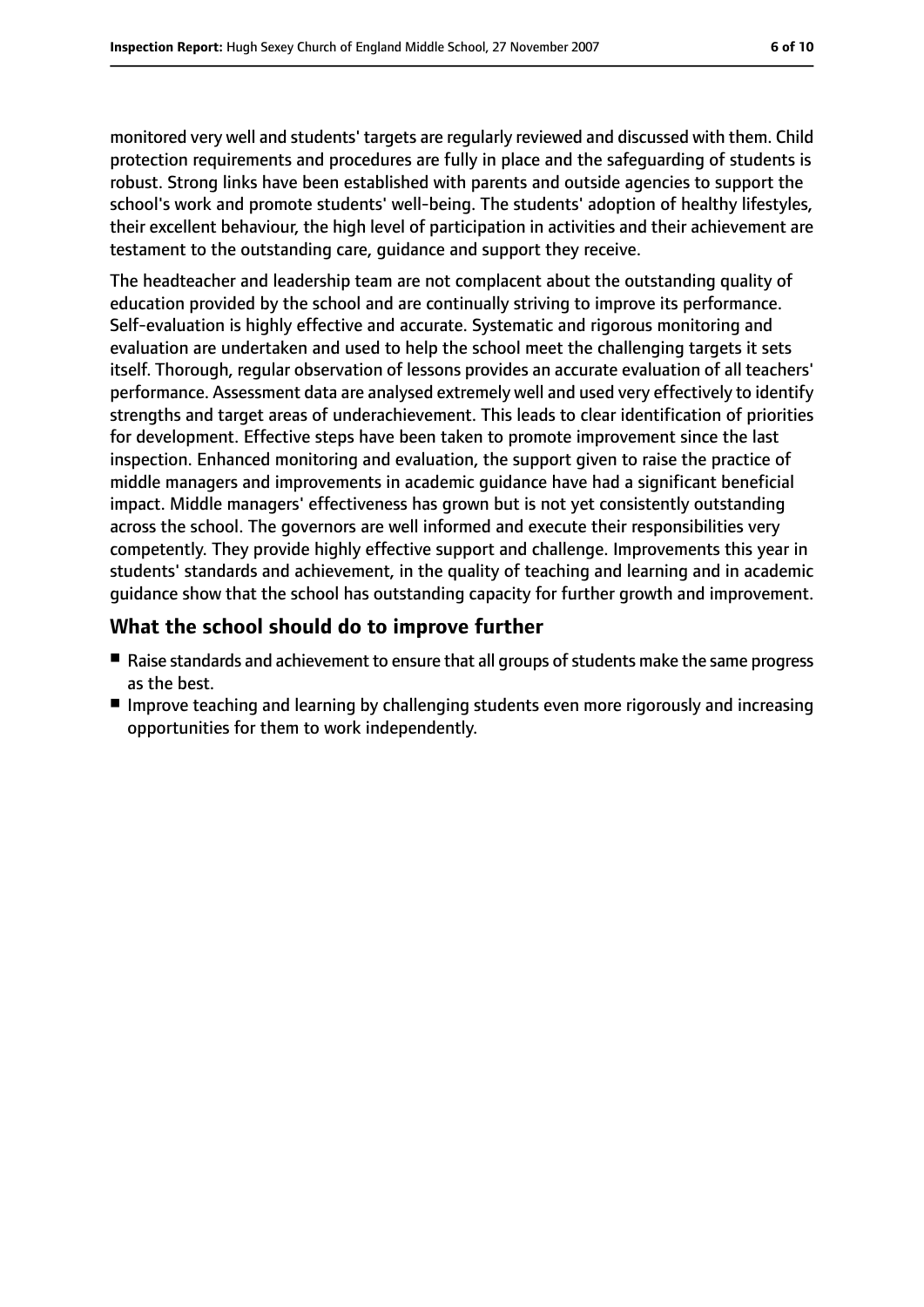**Any complaints about the inspection or the report should be made following the procedures set out in the guidance 'Complaints about school inspection', which is available from Ofsted's website: www.ofsted.gov.uk.**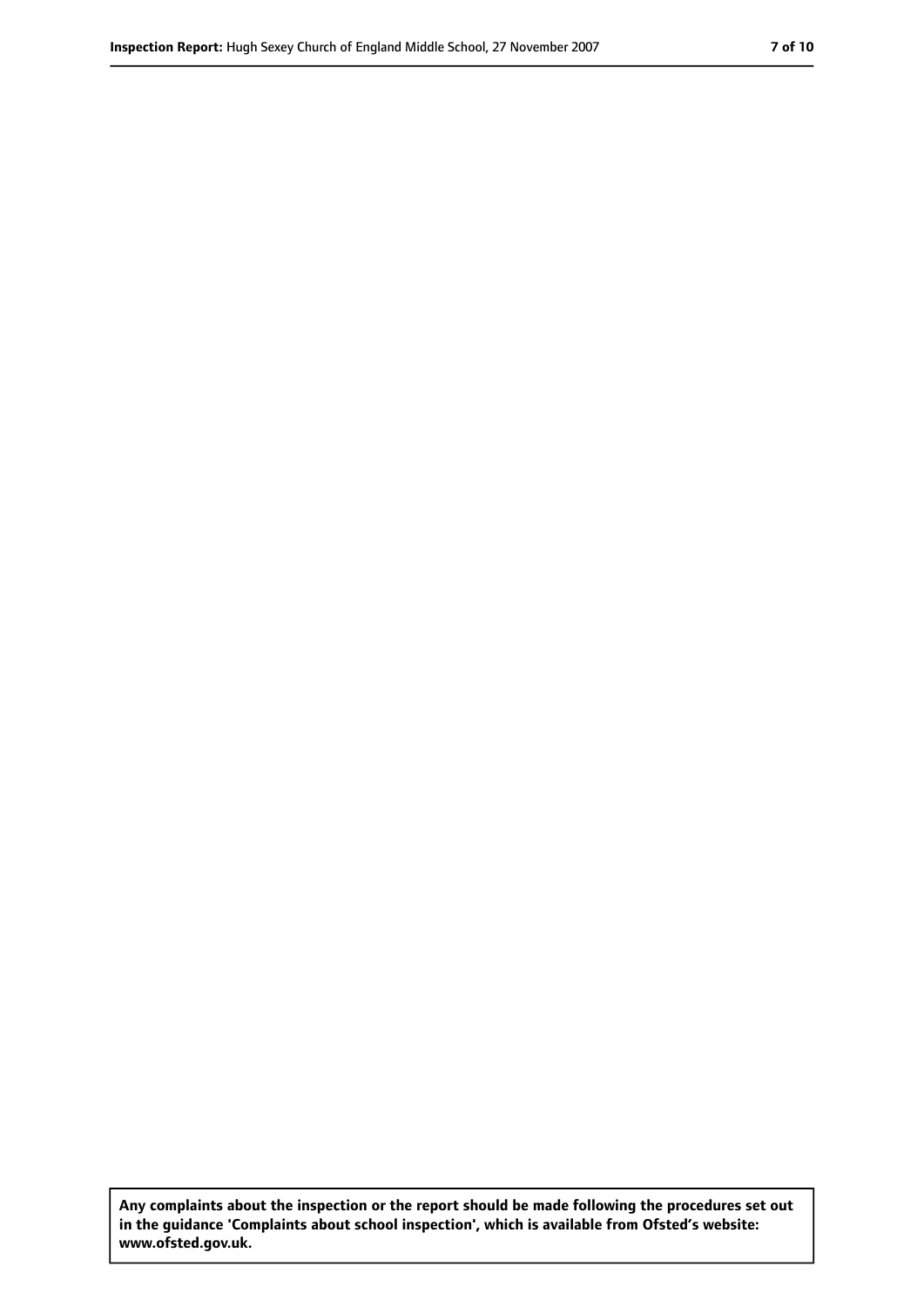# **Inspection judgements**

| $^{\backprime}$ Key to judgements: grade 1 is outstanding, grade 2 good, grade 3 satisfactory, and | <b>School</b>  |
|----------------------------------------------------------------------------------------------------|----------------|
| arade 4 inadeguate                                                                                 | <b>Overall</b> |

### **Overall effectiveness**

| How effective, efficient and inclusive is the provision of education, integrated<br>care and any extended services in meeting the needs of learners? |     |
|------------------------------------------------------------------------------------------------------------------------------------------------------|-----|
| Effective steps have been taken to promote improvement since the last<br>inspection                                                                  | Yes |
| How well does the school work in partnership with others to promote learners'<br>well-being?                                                         |     |
| The capacity to make any necessary improvements                                                                                                      |     |

#### **Achievement and standards**

| How well do learners achieve?                                                                               |  |
|-------------------------------------------------------------------------------------------------------------|--|
| The standards <sup>1</sup> reached by learners                                                              |  |
| How well learners make progress, taking account of any significant variations between<br>groups of learners |  |
| How well learners with learning difficulties and disabilities make progress                                 |  |

## **Personal development and well-being**

| How good is the overall personal development and well-being of the<br>learners? |  |
|---------------------------------------------------------------------------------|--|
|                                                                                 |  |
| The extent of learners' spiritual, moral, social and cultural development       |  |
| The extent to which learners adopt healthy lifestyles                           |  |
| The extent to which learners adopt safe practices                               |  |
| How well learners enjoy their education                                         |  |
| The attendance of learners                                                      |  |
| The behaviour of learners                                                       |  |
| The extent to which learners make a positive contribution to the community      |  |
| How well learners develop workplace and other skills that will contribute to    |  |
| their future economic well-being                                                |  |

#### **The quality of provision**

| How effective are teaching and learning in meeting the full range of the<br>learners' needs?          |  |
|-------------------------------------------------------------------------------------------------------|--|
| How well do the curriculum and other activities meet the range of needs<br>and interests of learners? |  |
| How well are learners cared for, quided and supported?                                                |  |

#### **Annex A**

 $^1$  Grade 1 - Exceptionally and consistently high; Grade 2 - Generally above average with none significantly below average; Grade 3 - Broadly average to below average; Grade 4 - Exceptionally low.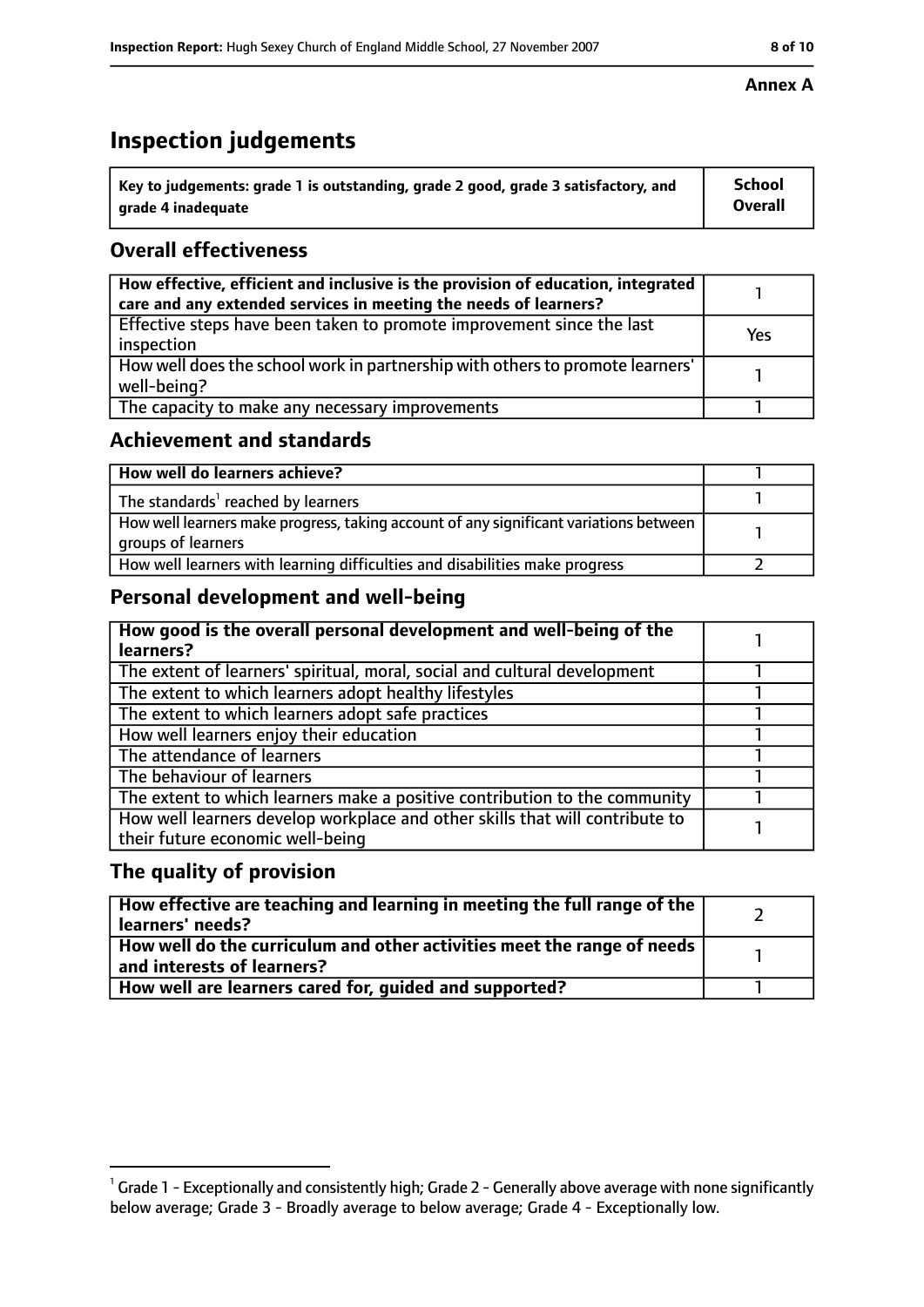# **Leadership and management**

| How effective are leadership and management in raising achievement<br>and supporting all learners?                                              |           |
|-------------------------------------------------------------------------------------------------------------------------------------------------|-----------|
| How effectively leaders and managers at all levels set clear direction leading<br>to improvement and promote high quality of care and education |           |
| How effectively leaders and managers use challenging targets to raise standards                                                                 |           |
| The effectiveness of the school's self-evaluation                                                                                               |           |
| How well equality of opportunity is promoted and discrimination tackled so<br>that all learners achieve as well as they can                     |           |
| How effectively and efficiently resources, including staff, are deployed to<br>achieve value for money                                          |           |
| The extent to which governors and other supervisory boards discharge their<br>responsibilities                                                  |           |
| Do procedures for safequarding learners meet current government<br>requirements?                                                                | Yes       |
| Does this school require special measures?                                                                                                      | <b>No</b> |
| Does this school require a notice to improve?                                                                                                   | No        |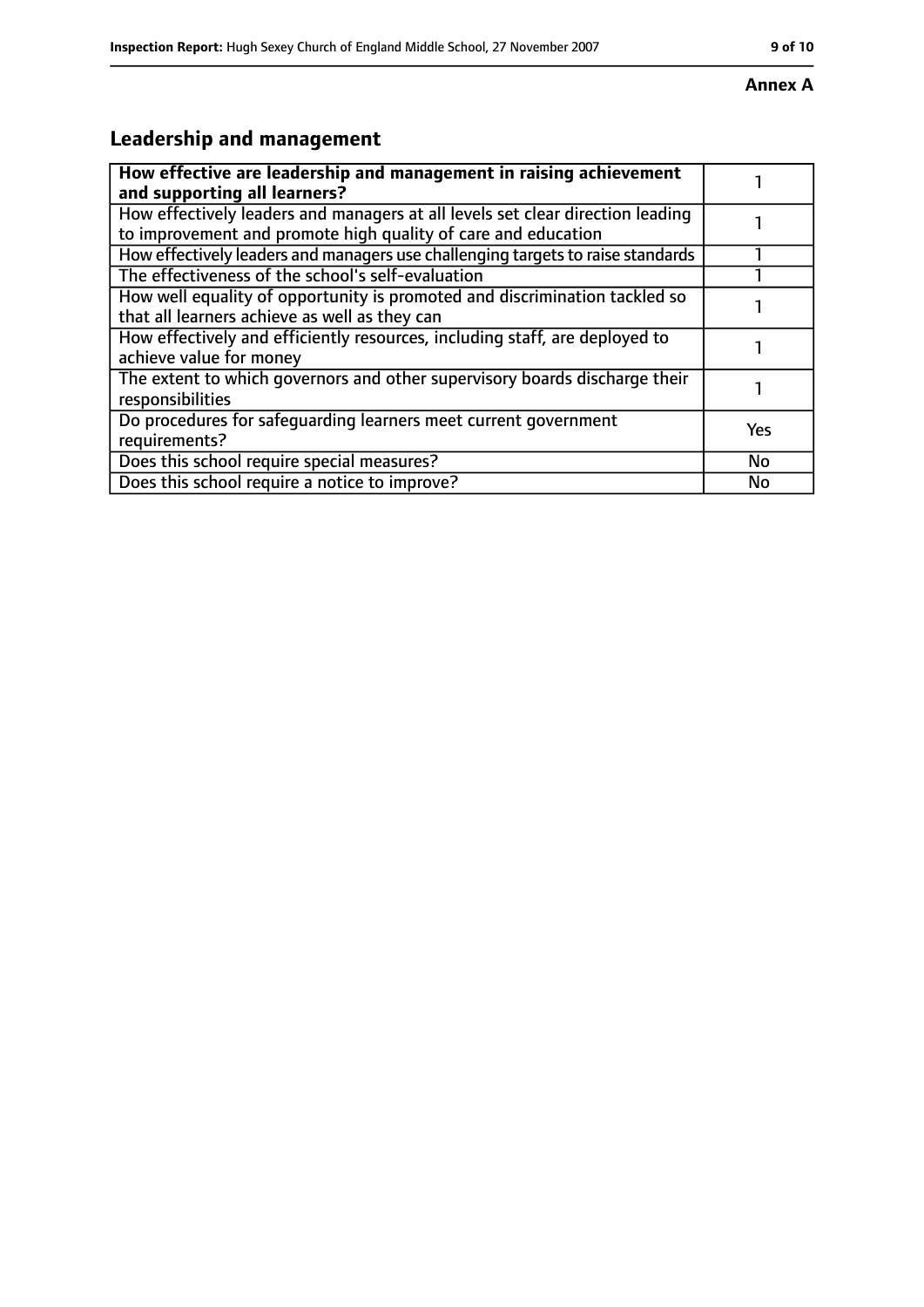#### **Annex B**

## **Text from letter to pupils explaining the findings of the inspection**

29 November 2007

#### Dear Students

Inspection of Hugh Sexey Church of England Middle School, Wedmore, BS28 4ND

Thank you for the help you gave me when I visited your school. I enjoyed meeting so many of you and I learned a great deal from your comments.

You think the school is brilliant and I do too! It provides you with an outstanding quality of education and I think it still has the capacity to get even better. This year, the standard of work in tests in Year 6 was above average and in Year 8 it was exceptionally high. From the time Year 8 students entered the school until they left their progress and achievement were outstanding. Your current progress indicates that you are poised to achieve similar results next summer. Some groups of students could raise their performance in Year 6 and the school is using well devised methods to help it do this. The quality of teaching and learning is good and sometimes outstanding. Your teachers plan well and use effective strategies to help you learn.

The school's strong Christian values and the way it makes you feel like you are part of one big family have a very positive impact on your personal development and well-being, which are outstanding. You clearly enjoy school very much, have a sense of belonging and feel especially safe. Through your numerous roles and responsibilities in the school and through the contributions you make to the wider community your personal qualities are developed very well. The quality of the care, guidance and support you receive is outstanding. Your teachers are highly committed to your welfare and ensuring that you all succeed. The curriculum and the wide range of other activities you participate in are outstanding and meet your needs and interests very well.

The headteacher and senior teachers' very clear vision, strong direction and ability to bring about improvement underpin the school's success. To raise achievement and standards even further I have suggested that all groups of students should be helped make the same progress as the best and that teaching and learning should challenge you more and give you more opportunities to work independently. You can also help by striving to do your very best in this year's tests.

Best wishes with your studies.

Nick Green

Her Majesty's Inspector